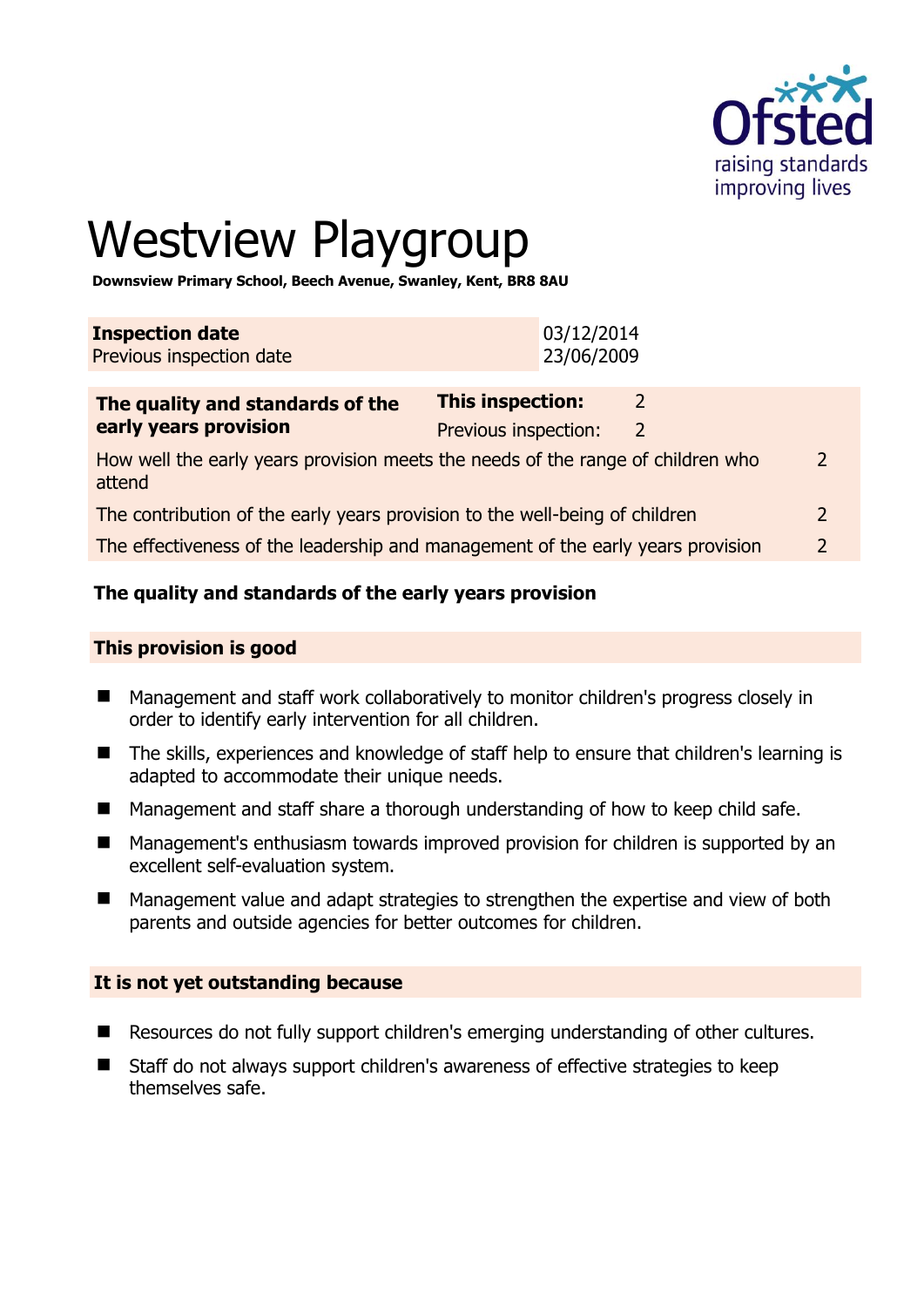# **Information about this inspection**

Inspections of registered early years provision are:

- scheduled at least once in every inspection cycle the current cycle ends on 31 July 2016
- scheduled more frequently where Ofsted identifies a need to do so, for example where provision was previously judged inadequate
- **•** brought forward in the inspection cycle where Ofsted has received information that suggests the provision may not be meeting the legal requirements of the Early Years Foundation Stage or where assessment of the provision identifies a need for early inspection
- **•** prioritised where we have received information that the provision is not meeting the requirements of the Early Years Foundation Stage and which suggests children may not be safe
- scheduled at the completion of an investigation into failure to comply with the requirements of the Early Years Foundation Stage.

The provision is also registered on the voluntary and compulsory parts of the Childcare Register. This report includes a judgment about compliance with the requirements of that register.

# **Inspection activities**

- п The inspector sampled some recruitment document, policies and procedure, children's development records and staff qualifications.
- The inspector observed children and adult interaction during learning activities both in small and large groups.
- The inspector and management both observed a chosen activity.
- The inspector spoke with children, staff, parents and manager/nominated person.
- The inspector spoke to the playgroups special educational needs coordinator.

**Inspector**  Alberta Minta-Jacobs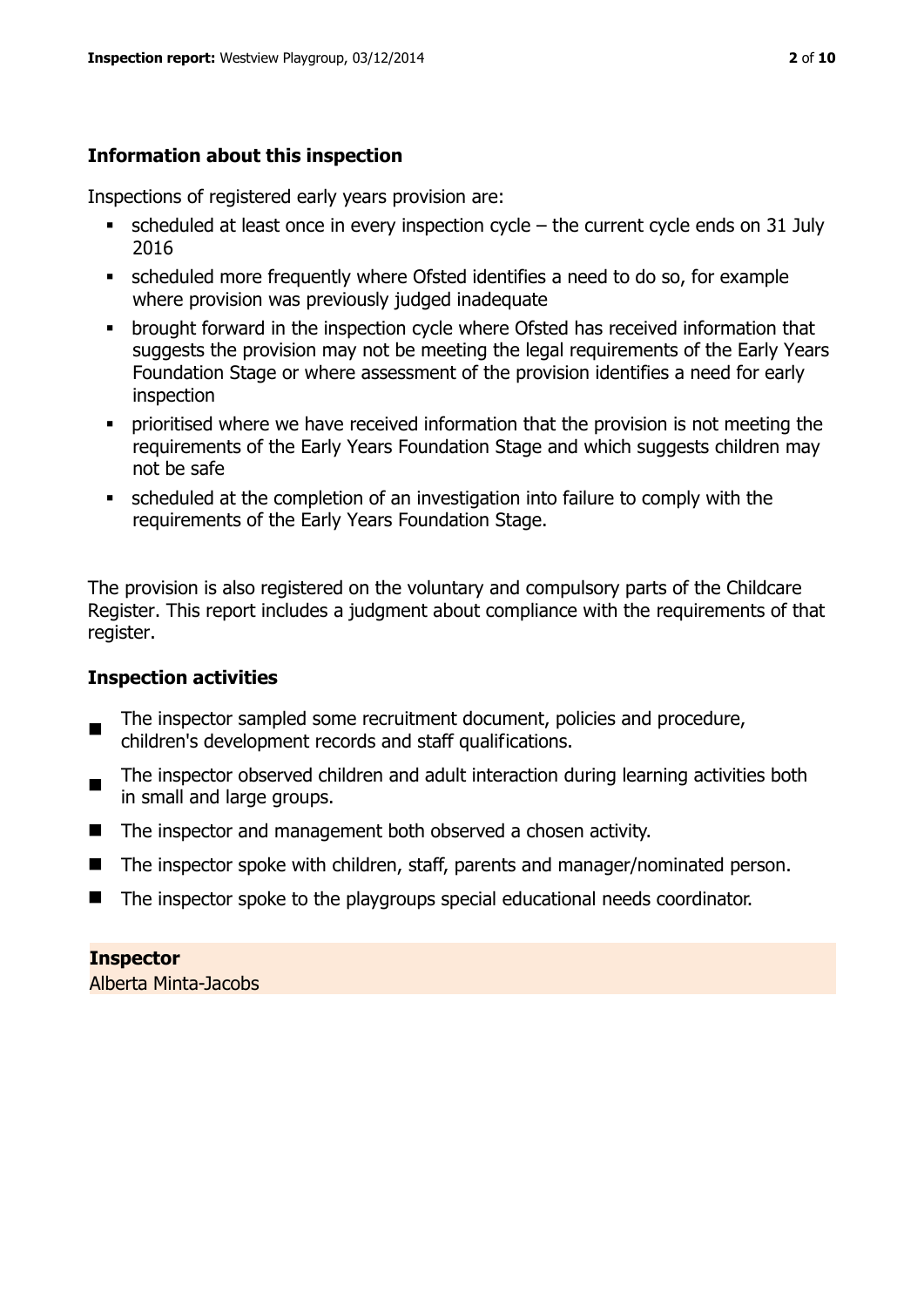### **Full report**

#### **Information about the setting**

Westview Playgroup opened in 1984. It operates from a classroom in the local primary school, in Swanley. There is level access to all areas. The setting is on the Early Years Register, and both the voluntary and compulsory parts of the Childcare Register. The playgroup serves the local area. There are currently 28 children from two to four years on roll. The setting recieives funding for free early education for two-, three- and four-yearolds. The setting currently supports children who have English as an additional language and children from a traveller background. They also support children with learning disabilities. The group opens five days a week during term time. Sessions are 9am to 12pm Monday to Friday and also 12pm to 3pm on Monday, Tuesday, Wednesday and Friday. They operate a lunch club from 12pm to 1pm. There are 10 members of staff working with the children, of which eight have early years qualifications at National Vocational Qualification (NVQ) at level three. One member of staff has NVQ level 2 and two are working towards NVQ level three. One member of staff havs NVQ level 4 and is working towards level 5. The setting receives support from a variety of outside agencies including a specialist teacher from the local authority.

#### **What the setting needs to do to improve further**

#### **To further improve the quality of the early years provision the provider should:**

- $\blacksquare$  further develop resources to support children growing understanding of other cultures
- $\blacksquare$  further develop children's understanding of how to keep themselves safe.

#### **Inspection judgements**

#### **How well the early years provision meets the needs of the range of children who attend**

Staff use observation, assessment and planning effectively to monitor children's progress. This helps to ensure that all children make good progress in relation to their starting point. Staff observe children during their self-selected activities and also take advantage of observation when they lead children's play. Staff skilfully use observations of children and those shared by parents to plan interesting, stimulating and purposeful play opportunities for all children. Their knowledge and experience helps them to adapt learning opportunities for children. For example, through songs and team work, children were involved in building and dressing a snow man. However, staff do not always further extend children's awareness of cultures through providing further resources in planned activities.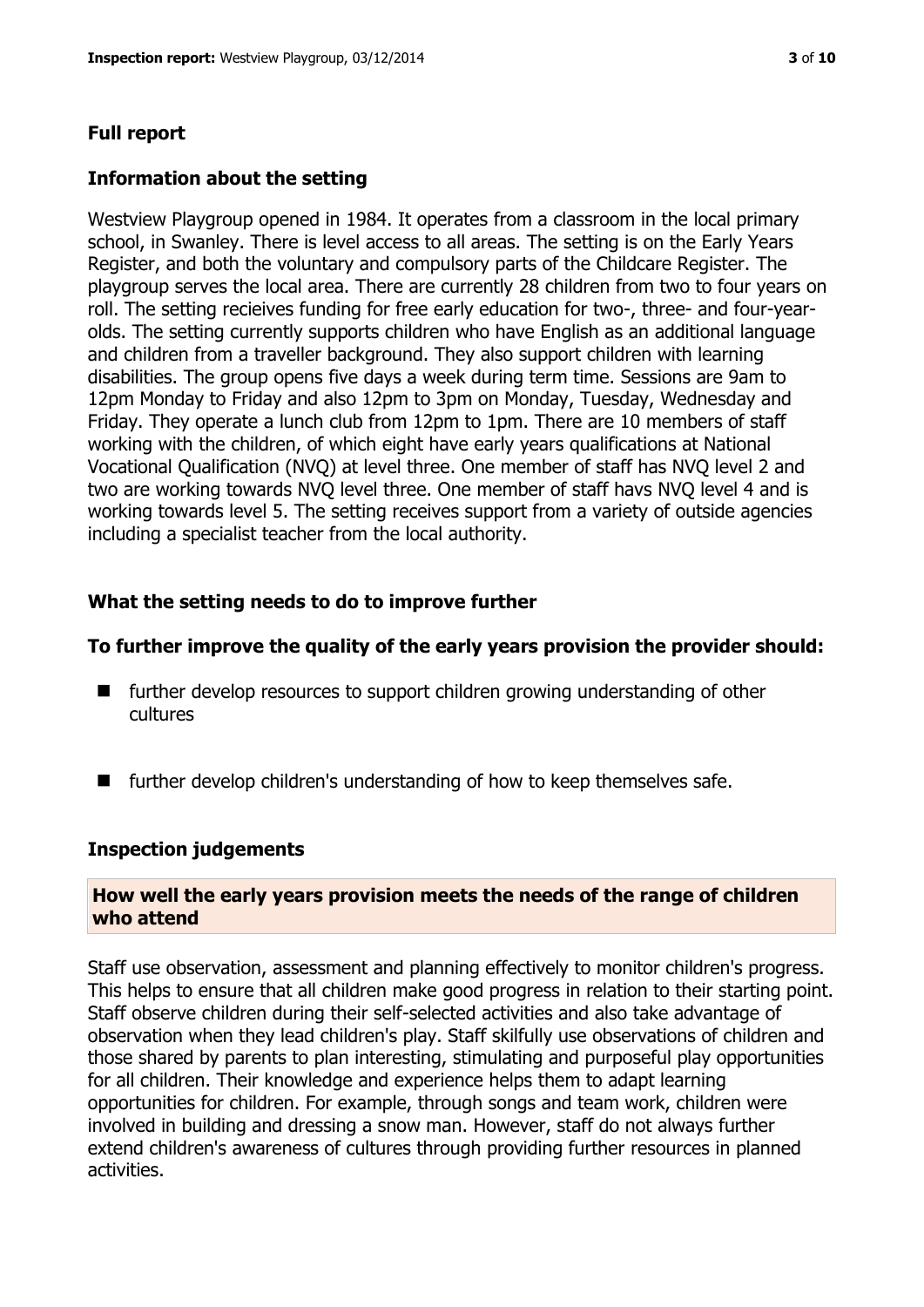Staff effectively assess children's progress, which enables them to promptly highlight any potential learning gaps. They provide parent with a short summary of children's progress between the ages of two and three years. This focuses on personal, social and emotional development, communication and language skills and physical development. Staff also provide parents with an ongoing summary of older children's achievement. They actively employ strategies which seeks, to engage parents in moving children on in their learning at the play group and at home.

Staff's planning and provision of play opportunities reflect all seven areas of learning both indoors and outdoors either through free flow or focused activities. Staff effectively adapt daily routines to provide challenging and finely tuned activities. Staff encourage and prompt children to count in various situations, which helps them to gain understanding in counting and solving problems. For example, children build towers and talk about the patterns they can see.

Staff effectively use daily routines for example; snack time and circle time to reinforce learning opportunities. For example, they explored words such as banana, juicy, crunch, soft and delicious. Staff engage children in valuable discussions about their weekend, which enables children to express themselves effectively. Staff extend children's sentences and pronounce words correctly, supporting their emerging communication skills. Staff demonstrate a strong commitment towards the educational programme. This enables children to acquire the skills, attitudes and dispositions needed to adapt to any changing situations in future life.

#### **The contribution of the early years provision to the well-being of children**

The behaviour among children at the playgroup is good. Staff employ agreed and effective strategies, which support all children to behave well. For instance, staff provides timely reminders about expected behaviour, which helps children to adjust and manage their behaviour well. Staff offer praise and encouragement to enable children to become powerful learners and confident to explore in their environment. Staff are deployed well and therefore they are able to address any unacceptable behaviour displayed promptly. They do this by having regularly discussion about children's behaviour, helping them to understand how other children may feel.

Children play and learn in a safe and welcoming environment. Children explore their environment confidently because staff supervise them well. However, occasionally children do not demonstrate a thorough awareness of their own safety and that of others. For example, during the inspection they ran to reach for their coats in order to make it first in line to go outside.

The team of skilled staff are sensitive to any concerns children raise with them. They seek to resolve any conflict that may arise among children helping them to adjust their behaviour and manage their feelings very well. Key persons use information parents share to support children's emotional well-being. For example, through warm interactions, a key person supported a child who found it difficult to separate from parents. This enables all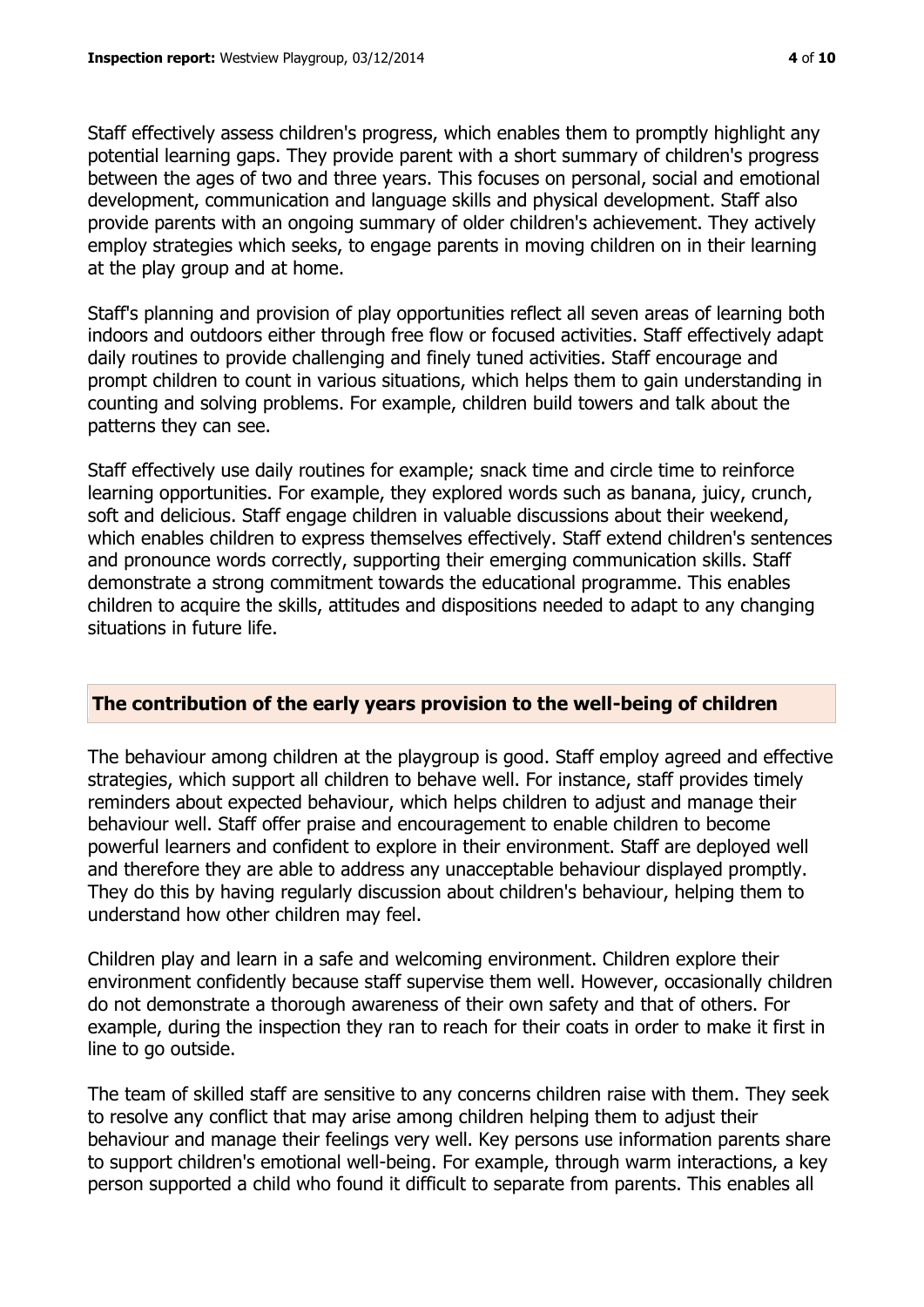children to settle into the group and enjoy learning as the day progresses.

Staff support all children to manage their personal needs independently. Older children commented that 'they are washing their germs off' while younger children wait patiently to wash their hands before snack. Staff help younger children to undo their zips while going outside to play, while older children dress themselves independently.

Staff provide children with healthy food and drink choice during snack time, which supports their growing understanding of choosing healthy foods. Staff also encourage parents to offer healthy packed launch for their children. Daily physical activities provided by staff, helps children to be active and interactive supporting their well-being. These aspects coupled with effectively supporting children as they move onto the next stage in their learning, equip children to manage well in ever changing situations.

#### **The effectiveness of the leadership and management of the early years provision**

Management and staff work effectively to help to ensure the safety of children in their care. Through effective training, staff are alert to issues of child protection. They have a clear knowledge about the appropriate procedures to follow and how to contact the relevant agencies. This helps to ensure that staff promptly address any concerns. Staff monitor the entire environment closely each day to identify, remove or minimize risk. This enables children to play in a safe setting.

The management team have adopted an efficient recruitment system, which helps them to provide a team of qualified and suitable staff. Therefore, staff are able to effectively support children's learning and well-being. Management effectively support newly employed staff to understand their roles and responsibilities through a carefully structured induction. A daily staffing notice board exhibits how staff are efficiently deployed. Therefore, staff supervise children well at all times and they receive prompt care in the event of an accidental injury from first-aid trained staff.

Management display a thorough understanding of their roles and responsibilities in overseeing the delivering of the learning and development requirements. Management, in collaboration with staff review all children's developmental records and assess progress made each term. This enables them to monitor the progress of individual children as well as differing groups of children. The Special Educational Needs Coordinator develops interim planning and learning strategies using an Individual Educational Plan. They seek intervention from outside agencies, such as physiotherapists and paediatricians to fully support children's needs. For example, they incorporate children's exercise routines into the daily routine of the playgroup to support their physical development movement.

Management appraise staff well to enable them to address any concerns, identify any training needs and provide additional support when the need arises. Management has formed strong links with local playgroups collaboration, adjacent schools and also use in house expertise to sharpen already existing staff skills. This fully promotes better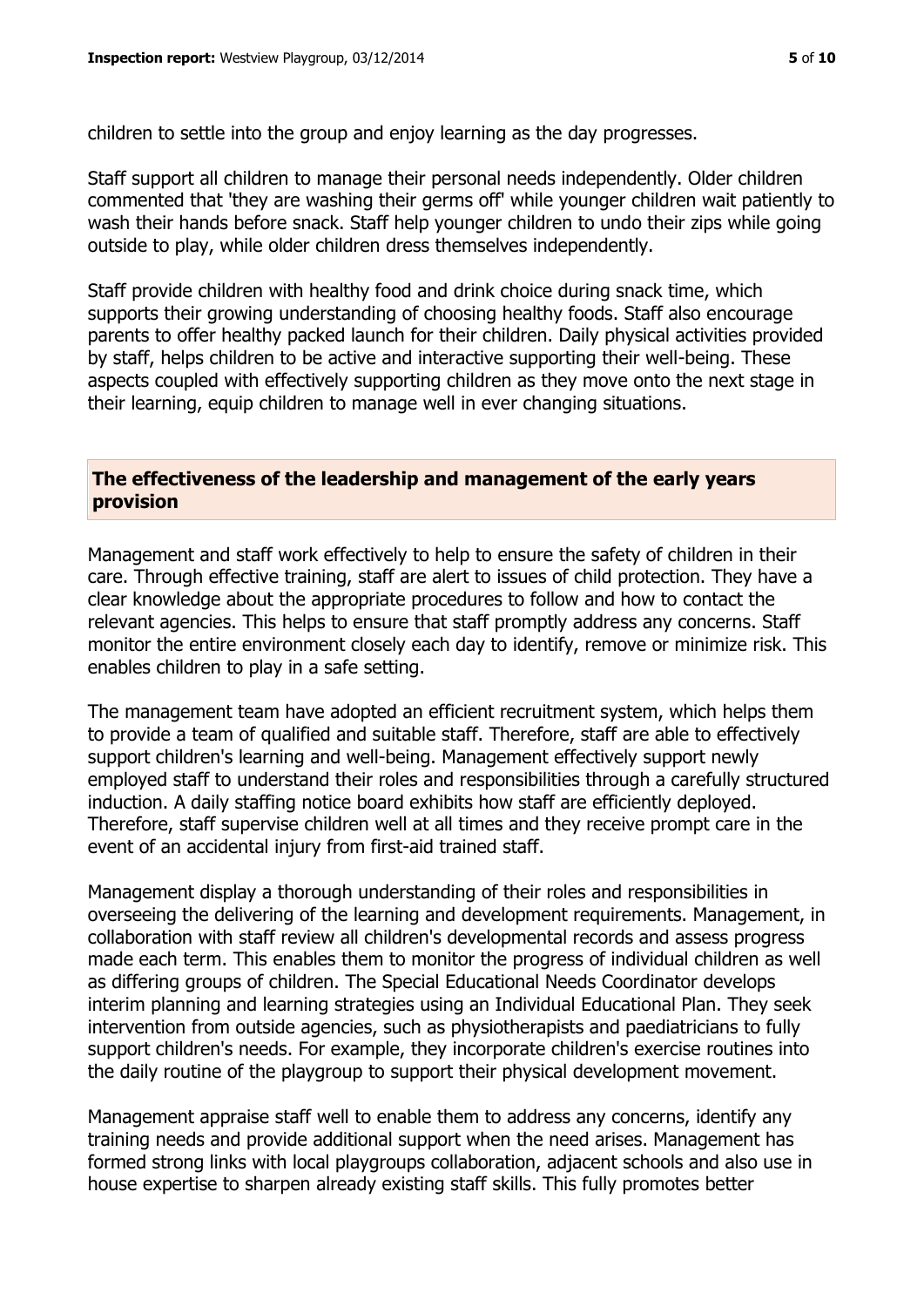outcomes for all children.

Management and staff seek the continuous views of parents. Staff share children's achievements with parent through regularly review meetings. They are actively involved in celebrating achieved milestones and planning for children's next steps of learning. Staff use a two way communication and contact book for parents, which support consistency for children's development and well-being.

Management and staff understand the impact of outside agencies on children's learning. Staff welcome the expertise of professionals such as physiotherapists, paediatricians and specialist teachers to support children's learning. This enables all children to make good progress in their learning and development.

Management and staff use self-evaluation as a tool to effectively target improvement to the provision. They seek and value the views of parent through questionnaires and committee members through regular staff meetings. Staff engage all children in discussions about toys and equipment they like to play with. For example, children helped to create a plan to extend a section of the outdoor area. Management and staff effectively use improvement plans to identify and adjust group activities for children in order to provide a secure, warm and stimulating environment.

#### **The Childcare Register**

| The requirements for the compulsory part of the Childcare Register are | Met |
|------------------------------------------------------------------------|-----|
| The requirements for the voluntary part of the Childcare Register are  | Met |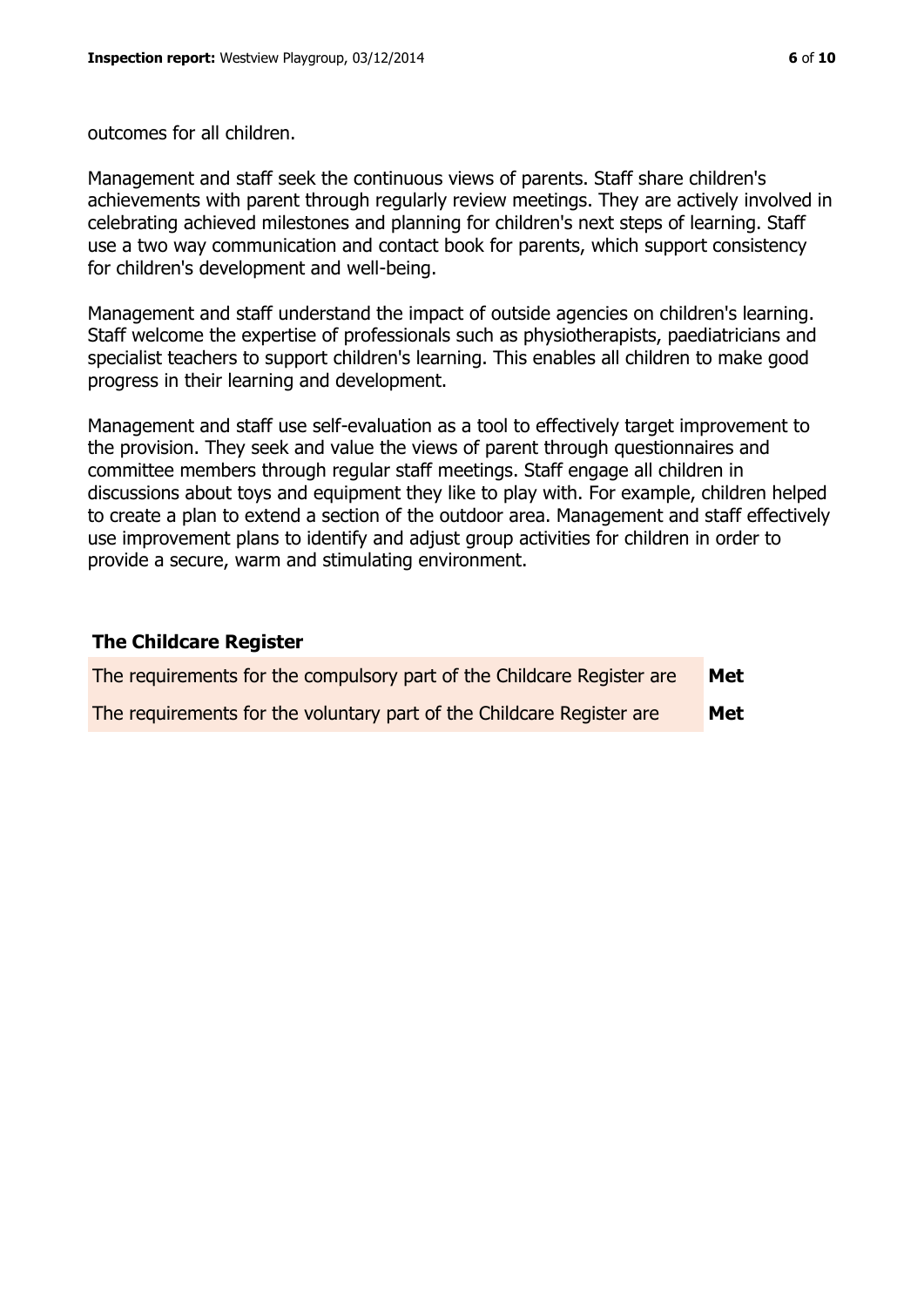# **What inspection judgements mean**

# **Registered early years provision**

| <b>Grade</b> | <b>Judgement</b>               | <b>Description</b>                                                                                                                                                                                                                                                                                                                                                                                |
|--------------|--------------------------------|---------------------------------------------------------------------------------------------------------------------------------------------------------------------------------------------------------------------------------------------------------------------------------------------------------------------------------------------------------------------------------------------------|
| Grade 1      | Outstanding                    | Outstanding provision is highly effective in meeting the needs<br>of all children exceptionally well. This ensures that children are<br>very well prepared for the next stage of their learning.                                                                                                                                                                                                  |
| Grade 2      | Good                           | Good provision is effective in delivering provision that meets<br>the needs of all children well. This ensures children are ready<br>for the next stage of their learning.                                                                                                                                                                                                                        |
| Grade 3      | <b>Requires</b><br>improvement | The provision is not giving children a good standard of early<br>years education and/or there are minor breaches of the<br>safeguarding and welfare requirements of the Early Years<br>Foundation Stage. We re-inspect nurseries and pre-schools<br>judged as requires improvement within 12 months of the date<br>of inspection.                                                                 |
| Grade 4      | Inadequate                     | Provision that is inadequate requires significant improvement<br>and/or enforcement action. The provision is failing to give<br>children an acceptable standard of early years education and/or<br>is not meeting the safeguarding and welfare requirements of<br>the Early Years Foundation Stage. It will be monitored and<br>inspected again within six months of the date of this inspection. |
| Met          |                                | There were no children present at the time of the inspection.<br>The inspection judgement is that the provider continues to<br>meet the requirements for registration.                                                                                                                                                                                                                            |
| Not met      |                                | There were no children present at the time of the inspection.<br>The inspection judgement is that the provider does not meet<br>the requirements for registration.                                                                                                                                                                                                                                |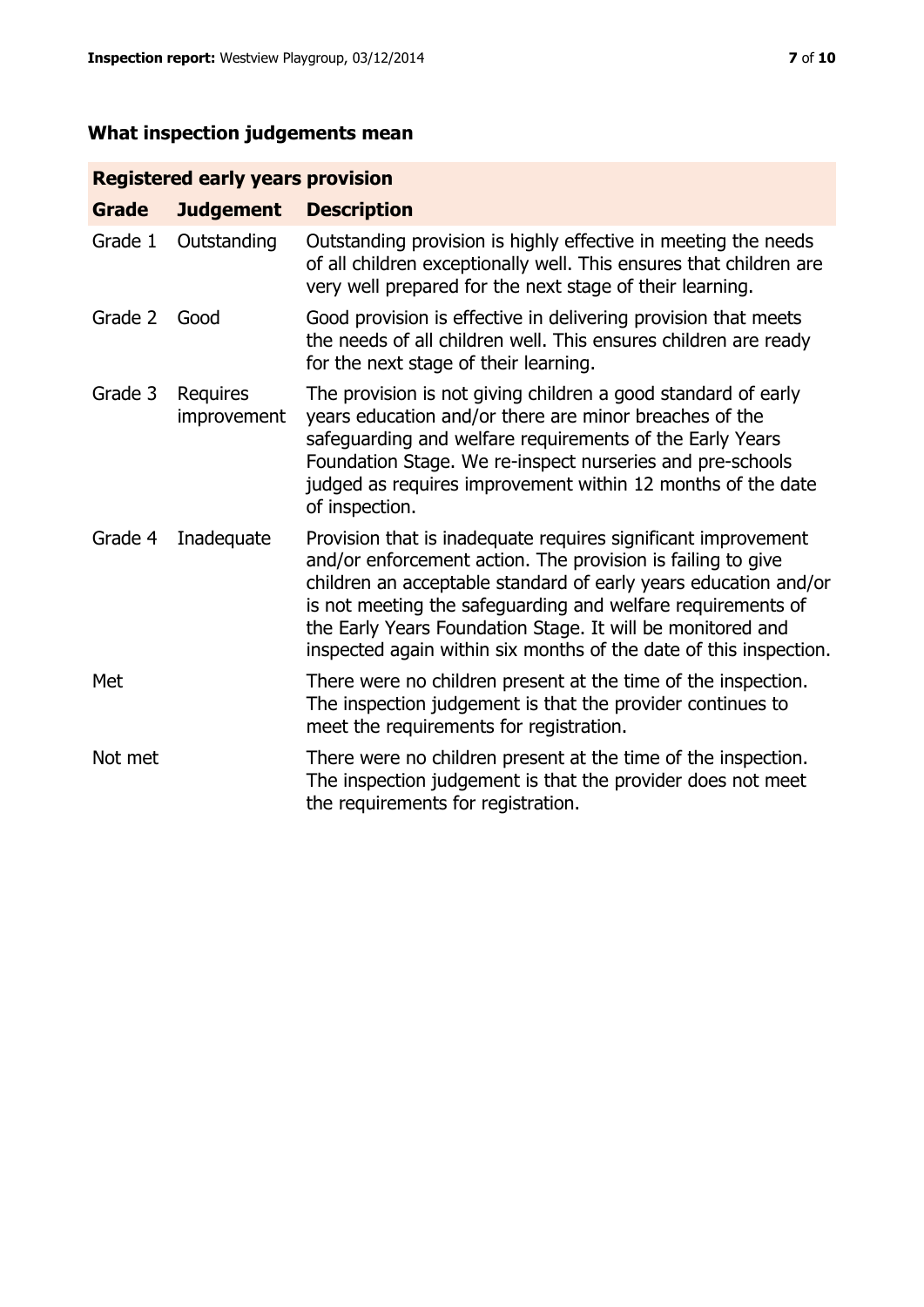### **Inspection**

This inspection was carried out by Ofsted under sections 49 and 50 of the Childcare Act 2006 on the quality and standards of provision that is registered on the Early Years Register. The registered person must ensure that this provision complies with the statutory framework for children's learning, development and care, known as the Early Years Foundation Stage.

# **Setting details**

| Unique reference number       | 127772                              |
|-------------------------------|-------------------------------------|
| <b>Local authority</b>        | Kent                                |
| <b>Inspection number</b>      | 836255                              |
| <b>Type of provision</b>      | Sessional provision                 |
| <b>Registration category</b>  | Childcare - Non-Domestic            |
| Age range of children         | $2 - 4$                             |
| <b>Total number of places</b> | 24                                  |
| Number of children on roll    | 43                                  |
| <b>Name of provider</b>       | <b>Westview Playgroup Committee</b> |
| Date of previous inspection   | 23/06/2009                          |
| <b>Telephone number</b>       | 07949 120378                        |

Any complaints about the inspection or the report should be made following the procedures set out in the guidance *'Complaints procedure: raising concerns and making complaints* about Ofsted', which is available from Ofsted's website: www.ofsted.gov.uk. If you would like Ofsted to send you a copy of the guidance, please telephone 0300 123 4234, or email enquiries@ofsted.gov.uk.

# **Type of provision**

For the purposes of this inspection the following definitions apply:

Full-time provision is that which operates for more than three hours. These are usually known as nurseries, nursery schools and pre-schools and must deliver the Early Years Foundation Stage. They are registered on the Early Years Register and pay the higher fee for registration.

Sessional provision operates for more than two hours but does not exceed three hours in any one day. These are usually known as pre-schools, kindergartens or nursery schools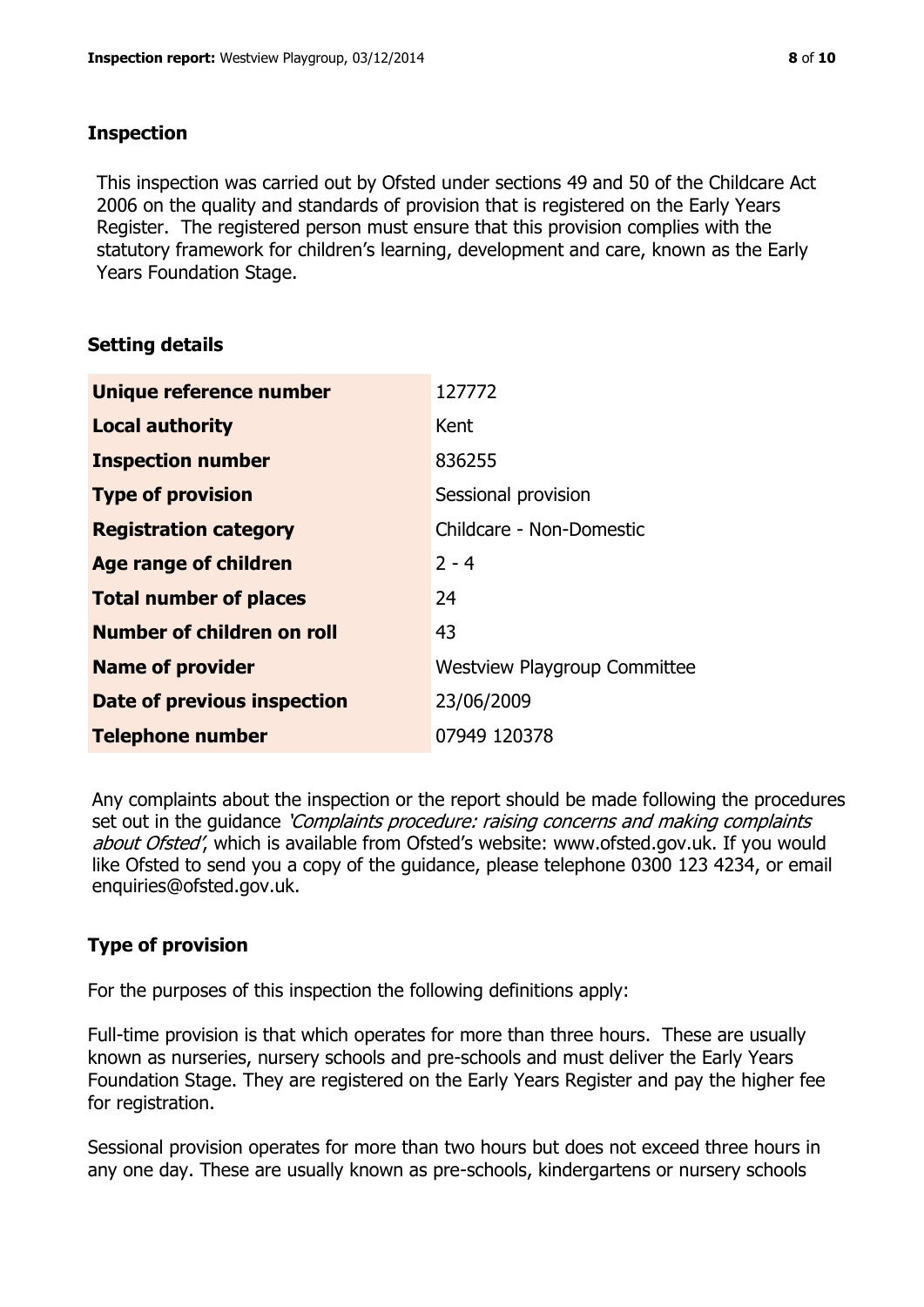and must deliver the Early Years Foundation Stage. They are registered on the Early Years Register and pay the lower fee for registration.

Childminders care for one or more children where individual children attend for a period of more than two hours in any one day. They operate from domestic premises, which are usually the childminder's own home. They are registered on the Early Years Register and must deliver the Early Years Foundation Stage.

Out of school provision may be sessional or full-time provision and is delivered before or after school and/or in the summer holidays. They are registered on the Early Years Register and must deliver the Early Years Foundation Stage. Where children receive their Early Years Foundation Stage in school these providers do not have to deliver the learning and development requirements in full but should complement the experiences children receive in school.